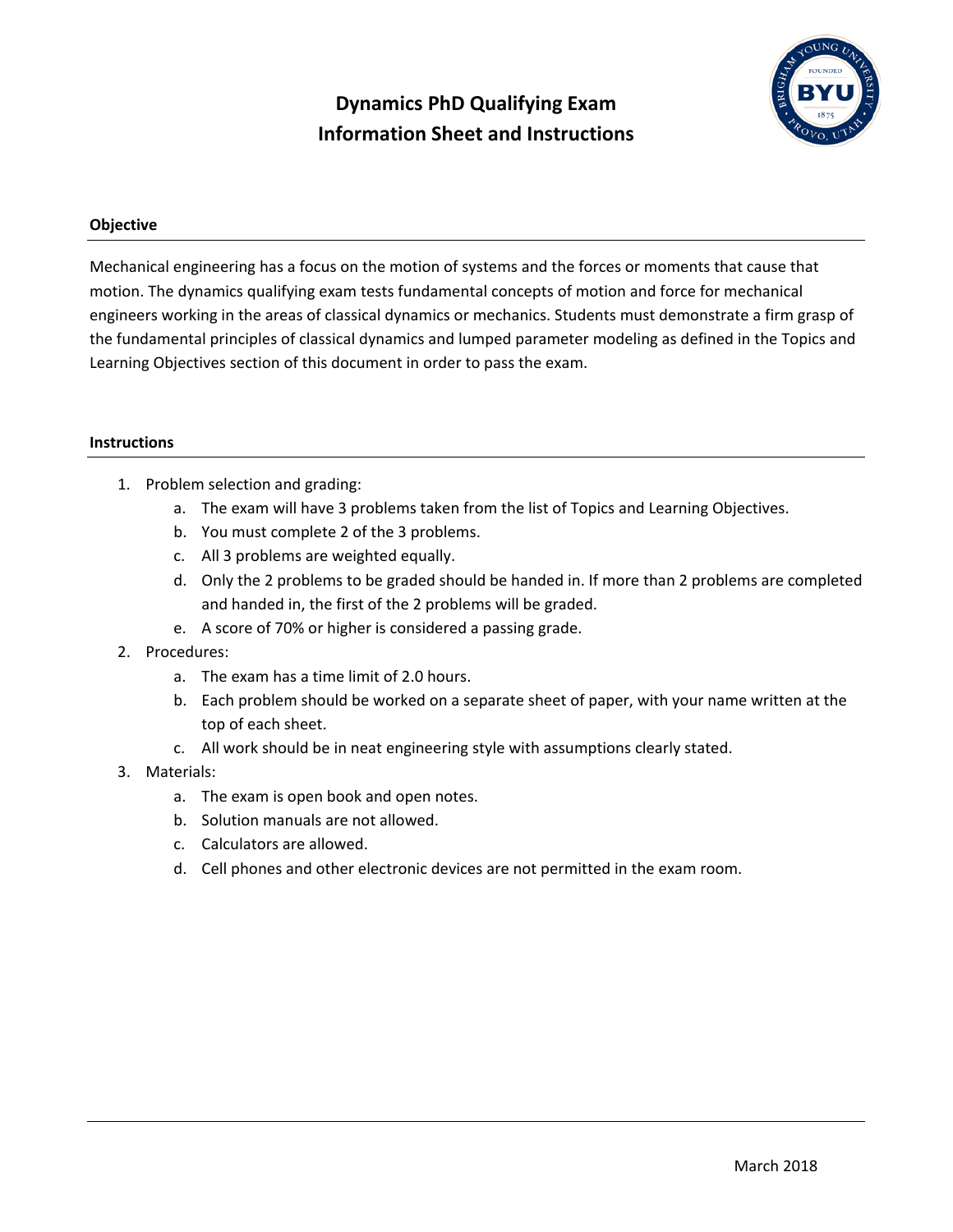Problems will be selected from the general area of classical dynamics. Representative courses, texts, and topics for each of these areas are given below.

|                       | Representative courses at BYU: CE EN 204: Engineering Mechanics - Dynamics |
|-----------------------|----------------------------------------------------------------------------|
|                       | ME EN 335: Dynamic System Modeling and Analysis                            |
| Representative texts: | R.C. Hibbeler, Engineering Mechanics: Dynamics, Pearson                    |
|                       | William Palm III, System Dynamics, McGraw-Hill                             |

#### Learning Outcomes:

- **Kinematics** Understand the kinematics of particles and planar rigid bodies, and express motion in appropriate coordinate systems.
- **Laws of Motion** Use Newton's Laws of Motion to write and solve equations of motion for particles and systems of particles.
- **Energy and Momentum** Understand the principles of Work and Energy and Impulse and Momentum and solve problems using these principles. Be able to apply these principles to solve impact problems.
- **Motion of Rigid Bodies** Model and solve for the motion of rigid bodies in general planar motion.
- **Mechanical Systems** Know fundamental systems concepts required to develop lumped element models for basic mechanical systems, including inertia, compliance, dissipation, and input forces or torques, and obtain equations of motion.
- **Vibration** Understand the basic concepts of one-degree-of-freedom vibration and solve simple problems related to such motion.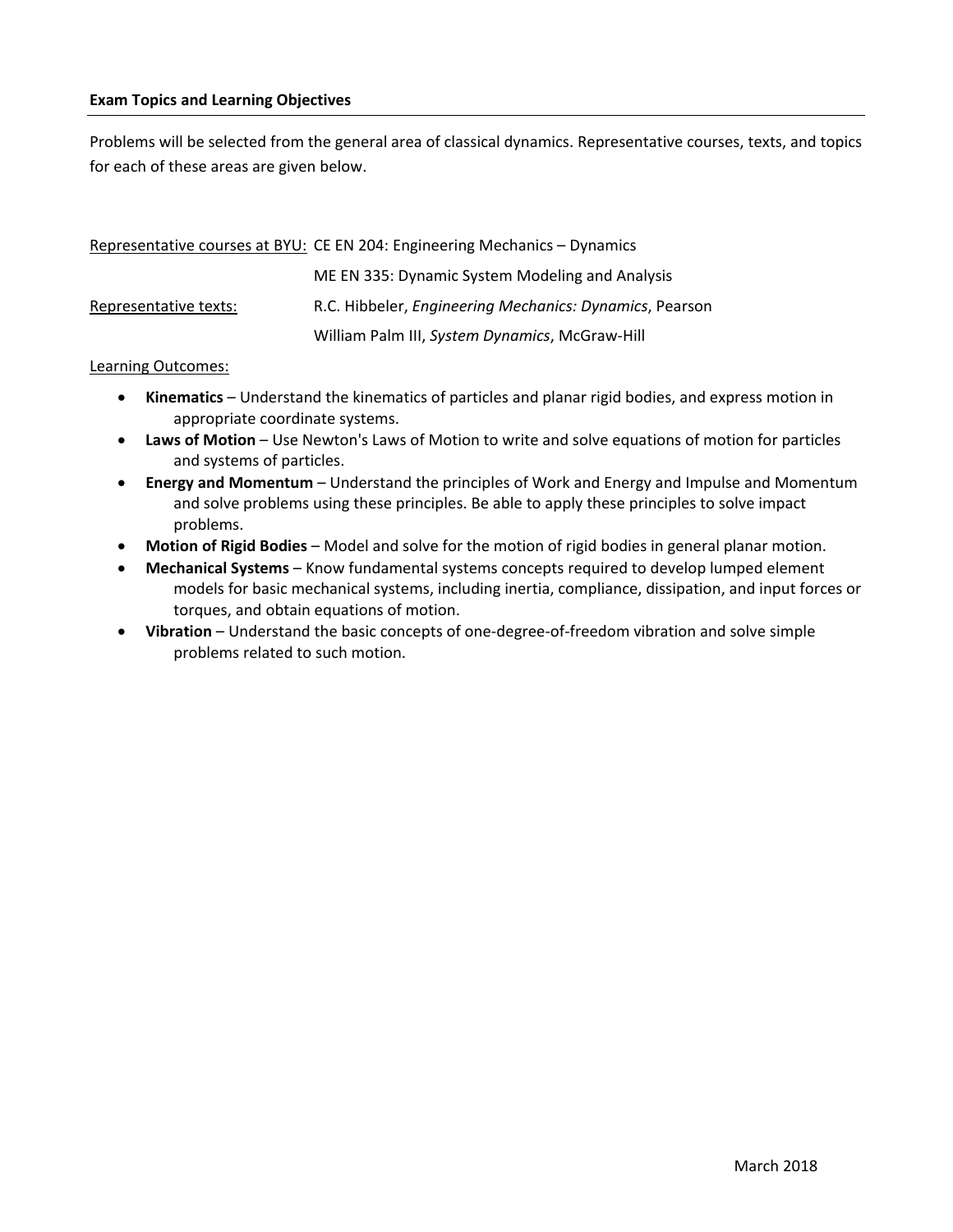Cylinder A has a mass of 7 kg and is attached to the 8 kg block B using the cord and pulley system shown. Determine the initial angular acceleration of cylinder A after block B is released. The coefficients of static friction and other parameters are indicated in the figure.

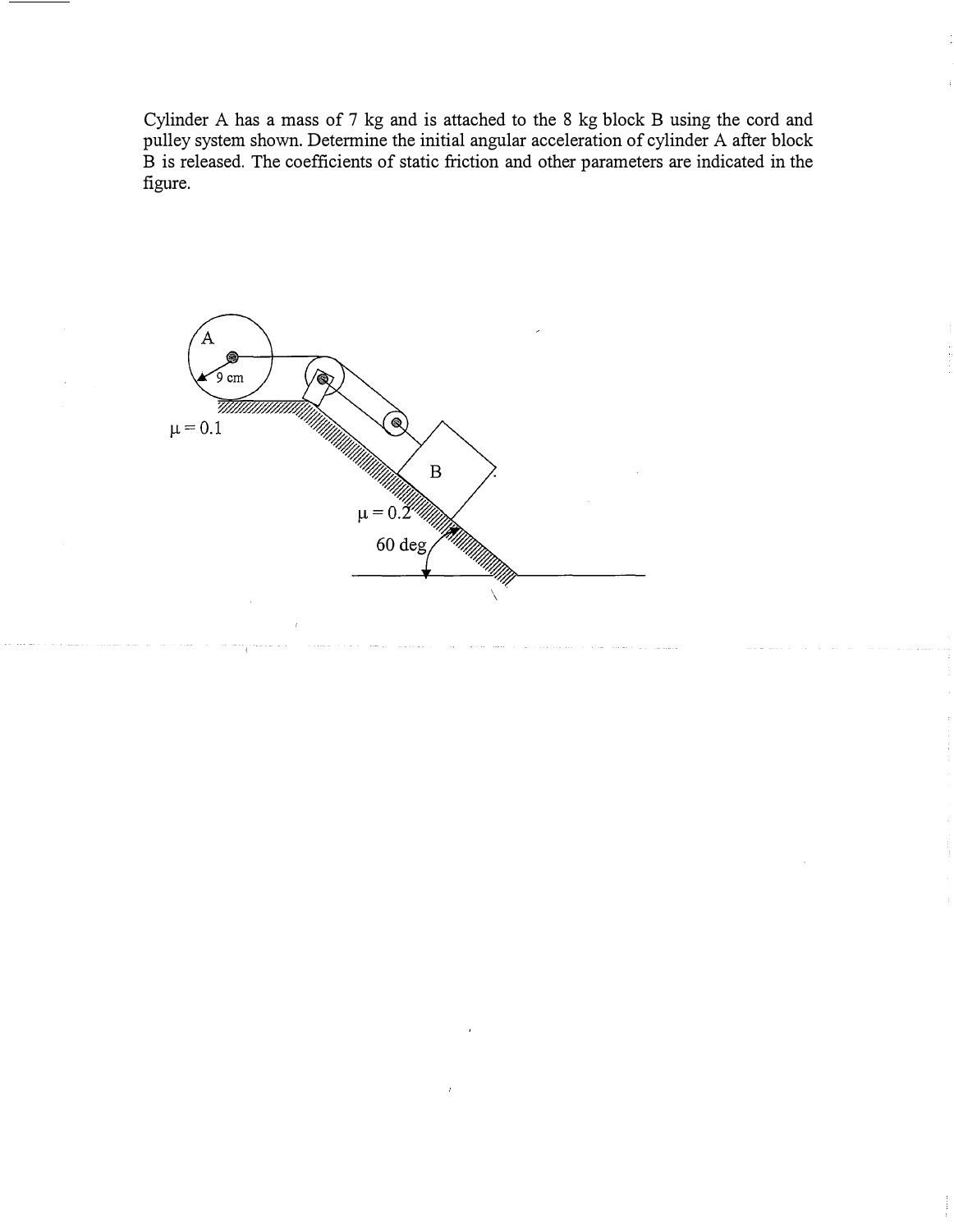A frictionless rod is rotating freely with an initial angular speed  $\omega_0$  about a vertical axis. The two sliders, each of mass  $m$ , are released at a radial distance  $r = a$ . The rod is massless. The stops at the ends of the rod each have a mass *m/2.* 

- a. Find the angular speed of the system after the sliders come to rest at the stops.
- b. Find *and explain* the change in kinetic energy of the system.

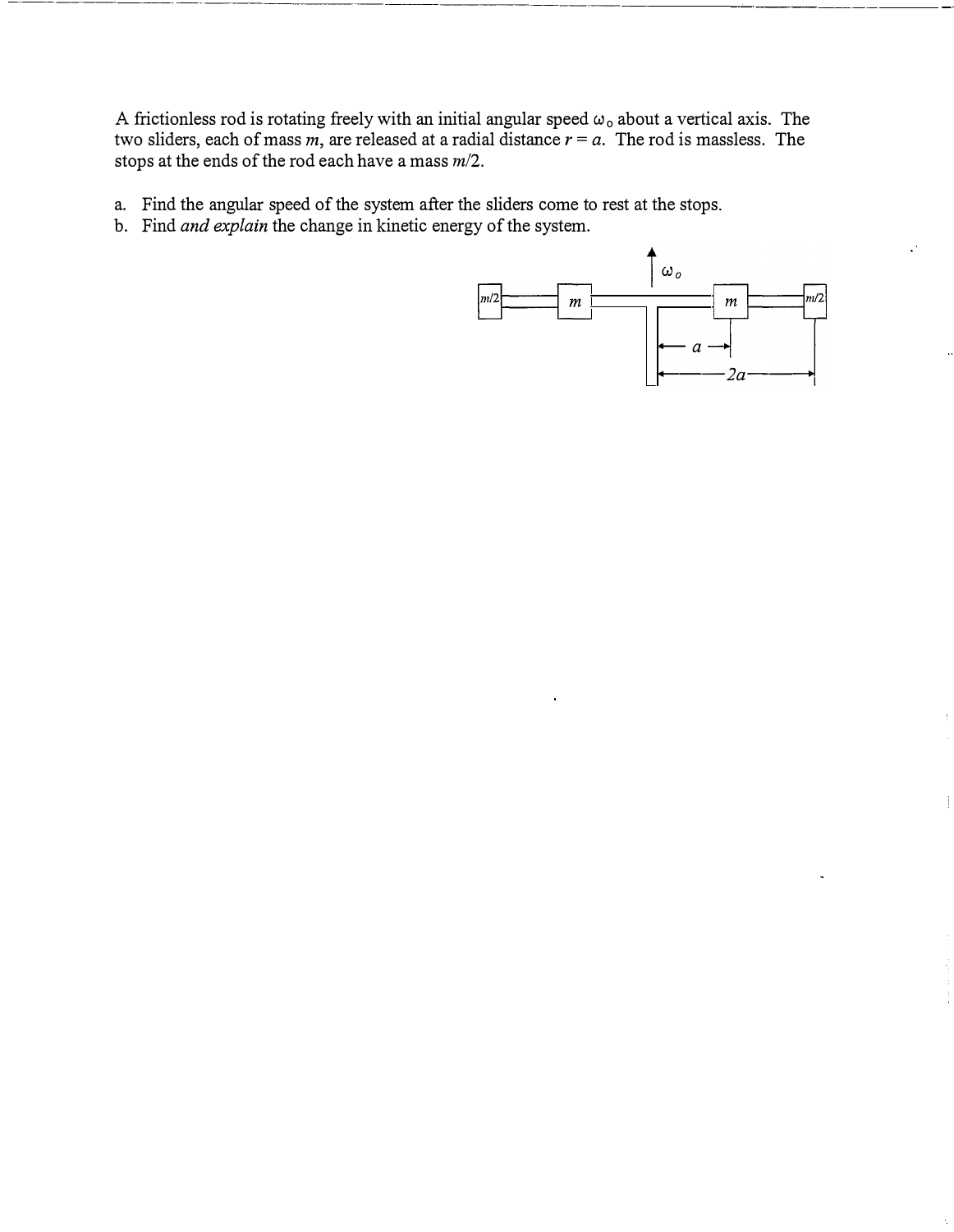The 5 kg crank arm (OA) is rotating at a constant speed of  $\omega = 100$  rpm. The uniform piston rod AB has a mass of 6.3 kg and at  $\theta = 67^\circ$  the piston is subject to a piston chamber force of  $P = 800$  N. If the piston has a mass of 5.5 kg, what are the reaction forces at joint A? Neglect any friction forces. Please show your free-body diagrams and your work in detail.

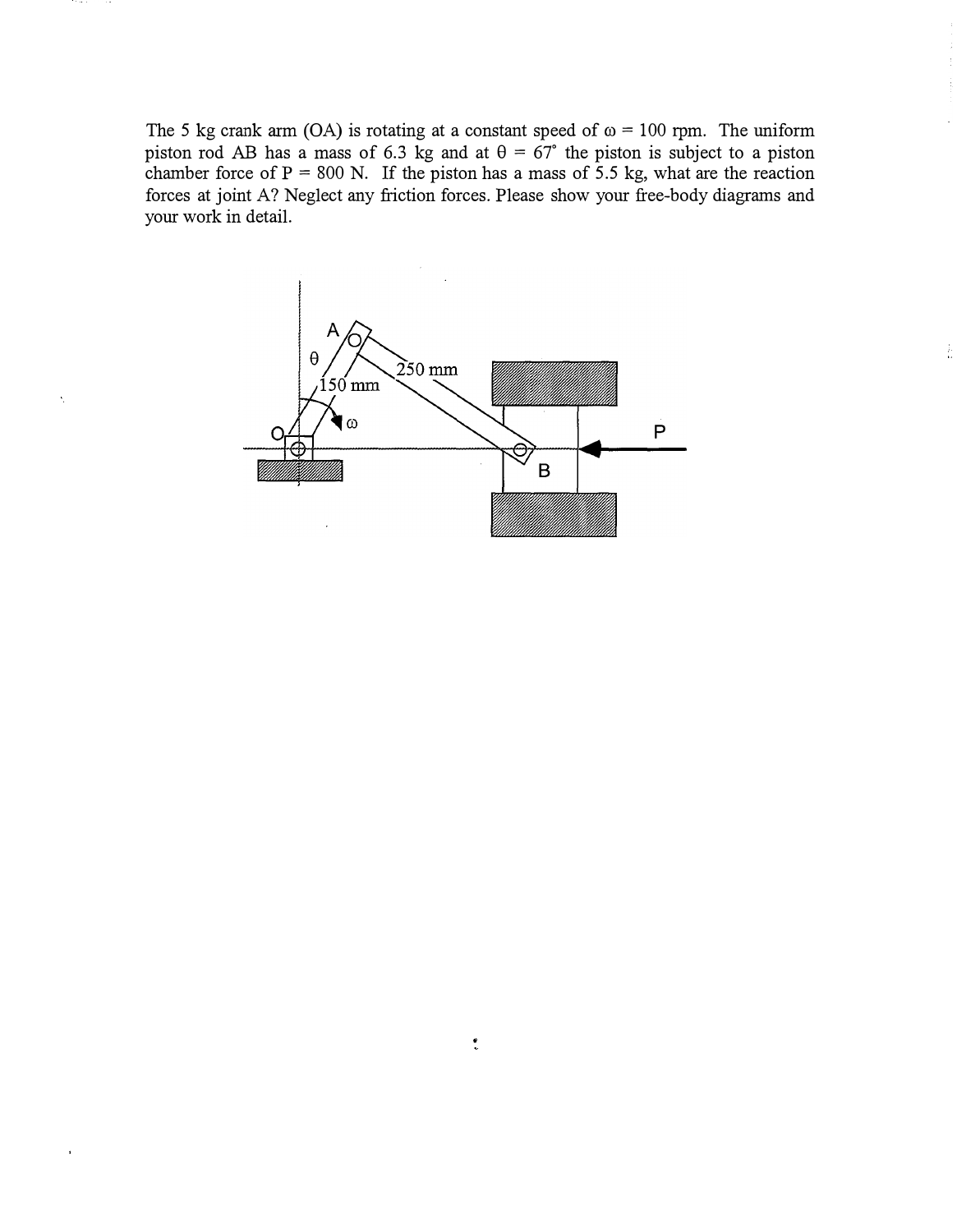Compute the angular velocity and angular acceleration of uniform rod AB when  $\theta = 30^{\circ}$ , assuming that the horizontal shaft moves the CAM cylinder  $\mathfrak{A}$  a constant speed of 4 m s from left to right. Now if you were asked to determine whether rod AB reaches a "relative" maximum angular acceleration between the angles of  $\theta = 20^{\circ}$  and  $\theta = 40^{\circ}$ , how would you do that ("relative" here means a local maximum where the time derivative of acceleration is zero, but may not be the largest possible maximum)?

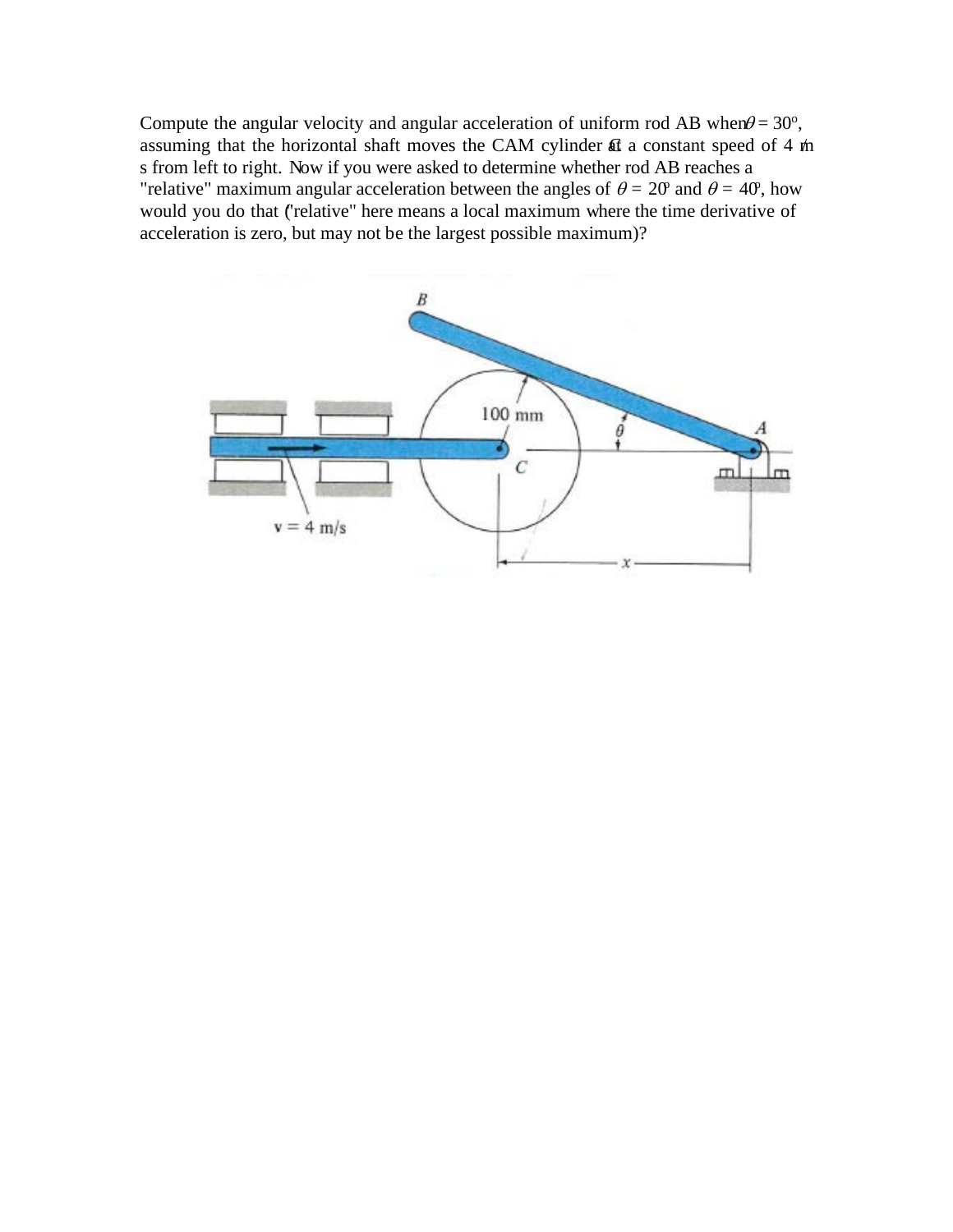A uniform bar of length  $L = 1$  m is moving in a zero gravity, zero atmosphere field at a uniform speed of 10 m/s as shown by the arrows. Initially parallel to the X direction, the bar is not rotating when it strikes a fixed object at the left end shown as point P. When it strikes the object at P, assume that the collision is fully plastic at the contact point P (no bar rebound or relative sliding) so that motion of the bar immediately after impact is a pure rotation about the object (model P as a pinned joint).

- 1. What is the angular velocity of the bar immediately (small time period) after impact?
- 2. In what direction is the impulsive force applied to the fixed object during the early impact?
- 3. What are the kinetic energies of the bar both before and after impact if the mass of the bar is 1 kg?
- 4. Are the kinetic energies before and after impact different? If so, explain the difference?

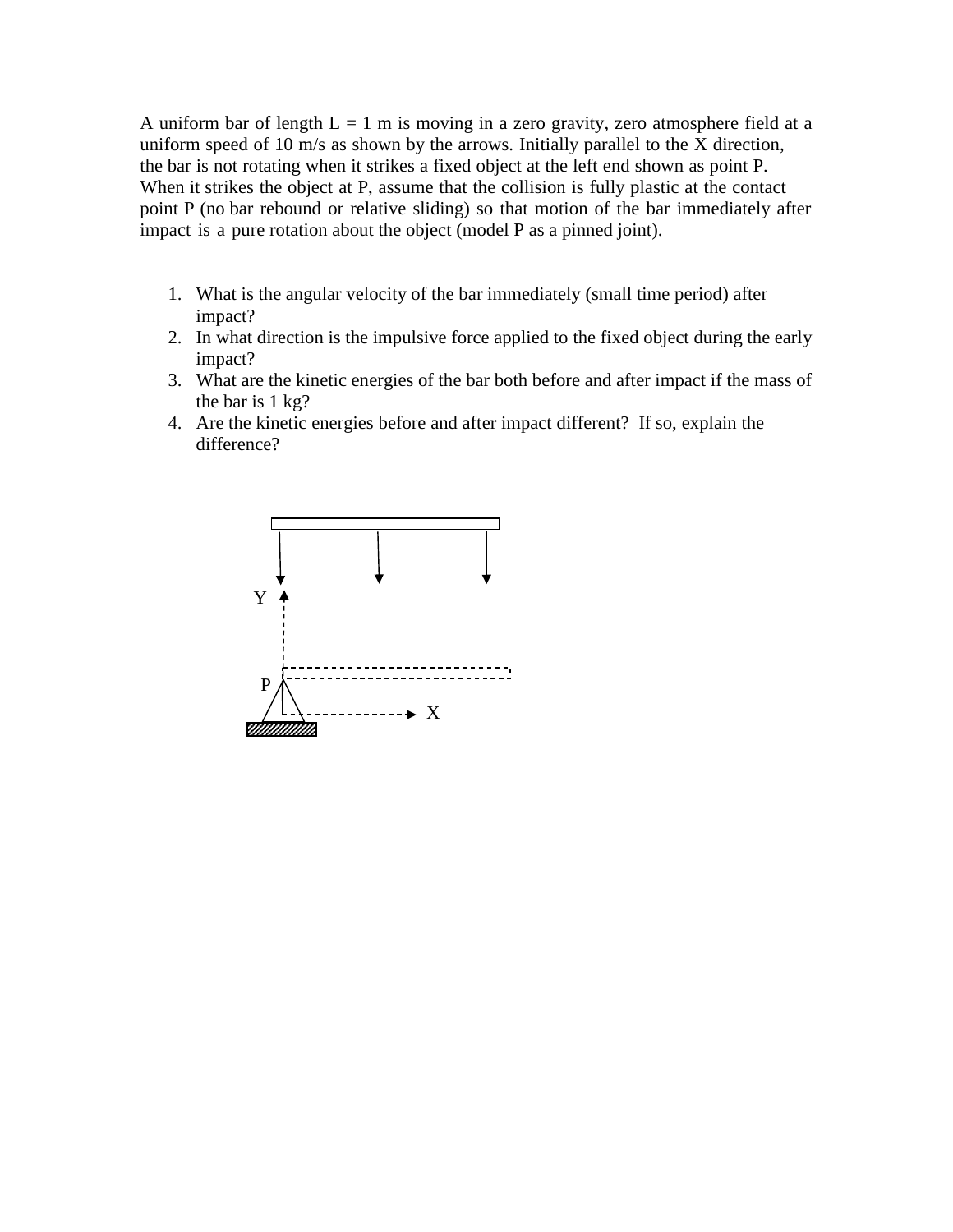As shown in the figure, a torque T is applied to a rotor that has inertia  $I_m$ . A pinion of radius *R* and inertia  $I_p$  drives the rack of mass *m<sup>r</sup>* . A damping force (with damping coefficient *c*) and a spring (with spring constant *k*) act on the sliding rack. The shaft connecting the rotor to the pinion is flexible with an effective rotational spring constant *k<sup>s</sup>* . The shaft's mass is very low compared to the rotor and pinion gear.



Find the equations of motion of the system in terms of x (the displacement of the rack) and  $\theta$  (the angle of rotation of the rotor). The displacements are measured from the static equilibrium positions.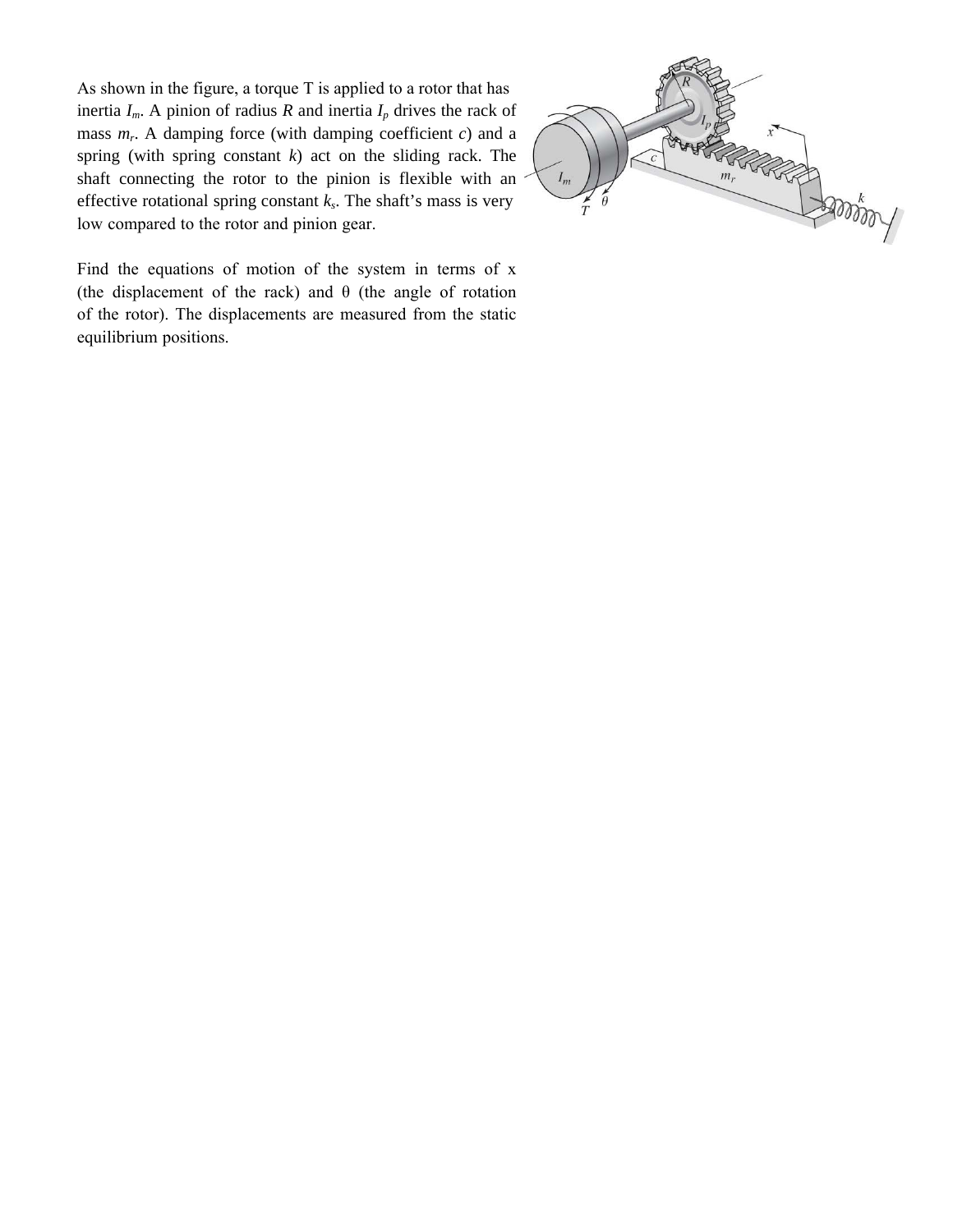Three masses are attached to a stepped pulley by inextensible cables, as shown in the left figure. The pulley meshes with gear 1, of inertia  $I_1 = 0.15 \text{ kg} \cdot \text{m}^2$  and radius  $r_1 = 100 \text{ mm}$ , and gear 2, of inertia  $I_2 = 0.25$  kg·m<sup>2</sup> and radius  $r_2 = 200$  mm. The masses of the blocks are  $m_A = 2$  kg,  $m_B =$ 1.5 kg, and  $m<sub>C</sub> = 1.2$  kg. The radii of the pulley are  $r<sub>A</sub> = 60$  mm,  $r<sub>B</sub> = 210$  mm, and  $r<sub>C</sub> = 350$  mm.

- a. At a certain instant, the pulley rotates with a clockwise angular acceleration of 6 rad/s<sup>2</sup>. What is the mass moment of inertia of the pulley about point *O*, the center of the pulley?
- b. If you were to replace the system with a single equivalent inertia  $I<sub>e</sub>$  and a single gravitational moment  $M<sub>g</sub>$  (as shown in the right figure), what would the equivalent inertia and moment be?



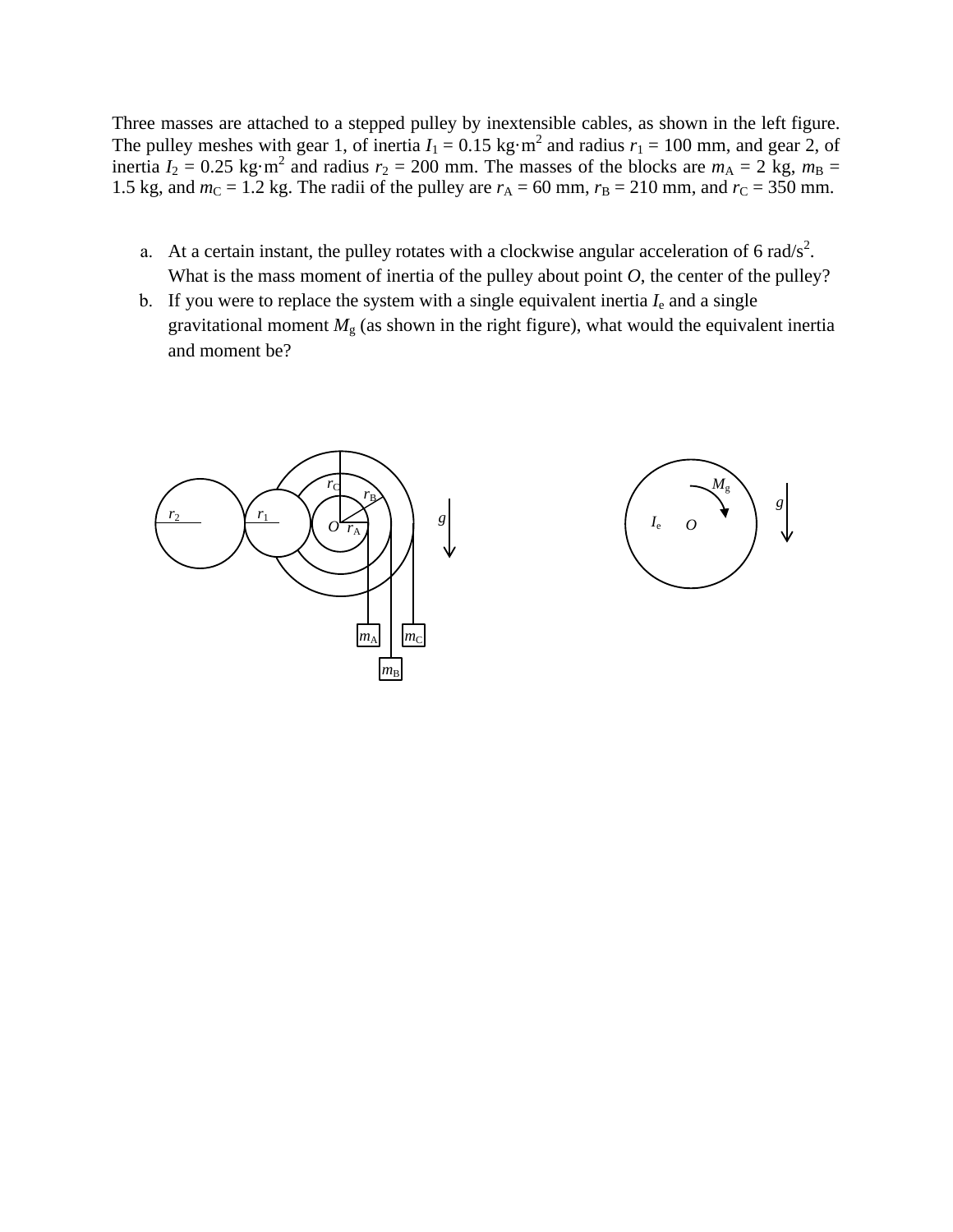As a newly minted Ph.D. graduate, you have been asked to help analyze the following system in your new company:



This is a theme park ride where riders will sit in a cage with a total mass  $m_c$  and a mass moment of inertia  $I_c$ . The cage will be spun around a pivot point O by applying a torque  $\tau(t)$ . The rod connecting the cage to the pivot point has length L and negligible mass. The pivot point O is in the center of a large wheel with radius R, where R is greater than L to allow the cage to spin completely around inside the wheel. Linear rotational damping with damping coefficient b acts at the pivot point O between the rod and the wheel. The wheel rolls without slipping on a horizontal surface, and it is attached by a spring with spring constant  $k$  to a wall. The wheel has a mass  $m_w$ and mass moment of inertia  $I_w$ . As the cage spins inside the wheel, this will create dynamic forces that will cause the wheel to roll back and forth on the horizontal surface. Note that the torque  $\tau(t)$  acts between the wheel and the pendulum rod; this means that when the wheel and cage are considered separately, the torque  $\tau(t)$  will create an equal and opposite torque acting on the wheel.

Do the following:

- a) Derive the equations of motion for this system choosing a minimum set of state variables (you should only have equations in terms of  $x$ ,  $\theta$  and their 1<sup>st</sup> and 2<sup>nd</sup> derivatives. You are not required to put the equations in state variable form.
- b) Explain what you would have to do differently if the outer wheel was assumed to be able to slip. Don't find these equations of motion, but do explain what would change.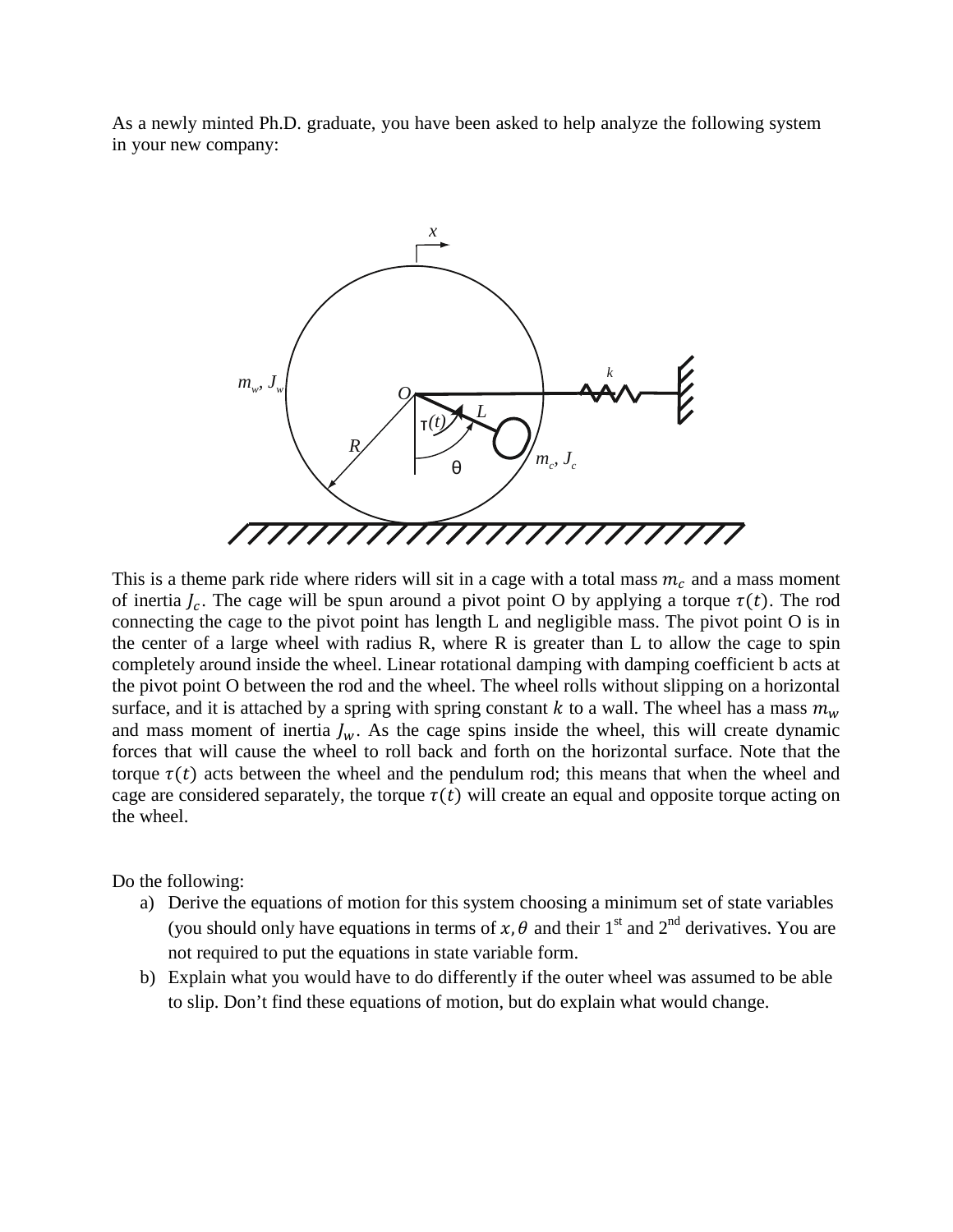A 3-by-2-by-4 foot crate weighing 200 lb is on a train car travelling toward a curve with a radius of curvature of 300 ft. The train driver wants to set the cruise control to a constant speed. If the static coefficient of friction between the crate and the train car is 0.6, what is the fastest speed the train driver can set without causing the crate to tip or slide in the curve?

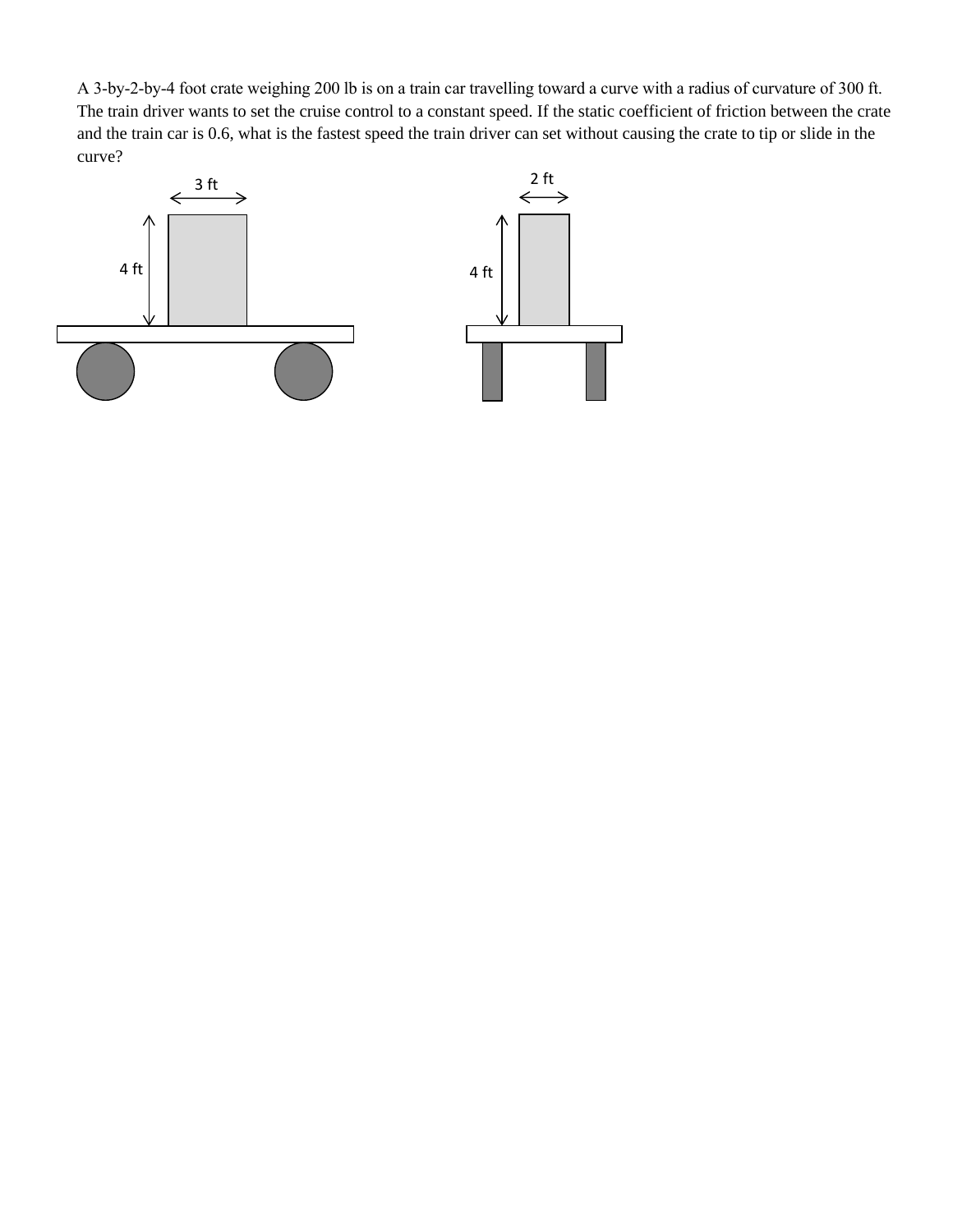3. A pipe is dragged behind a vehicle. The pipe is attached to the vehicle by a rope. The coefficient of kinetic friction between the pipe and the street (at *A*) is  $\mu = 0.3$ . The length of the pipe (from *A* to *B*) is 2.5m, the length of the rope (from *B* to *C*) is 0.5m, and the height of the hitch (*C*) above the road is 0.8m. The mass of the pipe is 400kg.

a) If the angle between the pipe and the street is constant at  $\theta = 12^{\circ}$ , what is the acceleration of the car?

The next two questions may be answered qualitatively:

- b) When the vehicle is driving at a constant speed, the angle between the pipe and the street is  $\theta_{ss}$ . Do you expect  $\theta_{ss}$ to be greater or smaller than 12°? Why? If you were not able to answer the previous question, assume that the answer to the previous question was a positive acceleration (positive to the right).
- c) Does  $\theta_{ss}$  depend on the magnitude of the constant speed? Why or why not?

B C rope  $A \longrightarrow \theta$ pipe vehicle